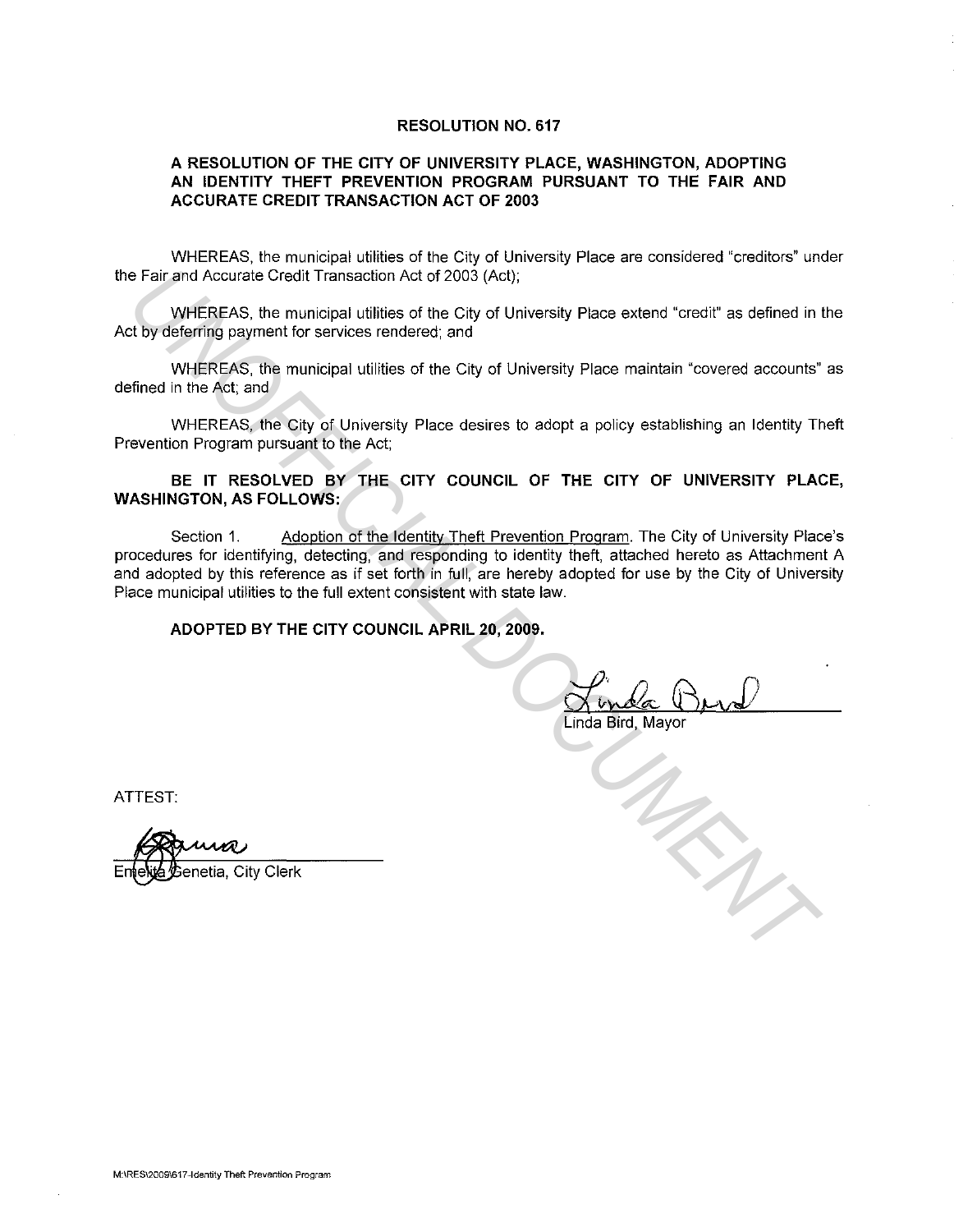## **ATTACHMENT A**

# **City of University Place**

# **Identity Theft Prevention Program**  City of University Place<br> **Identity Theft Prevention Program**<br>
Effective beginning April 20, 2009

Effective beginning April 20, 2009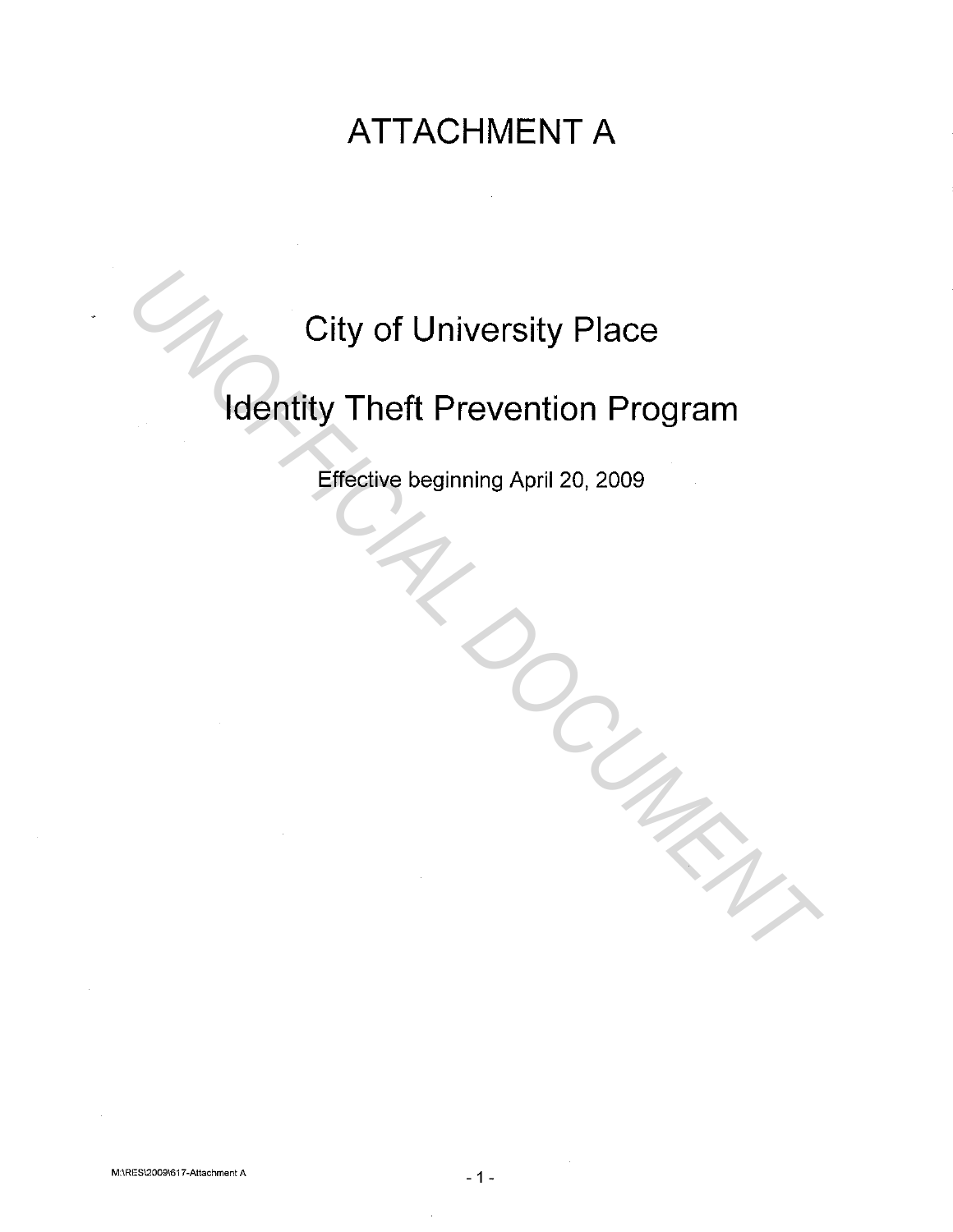### **I. PROGRAM ADOPTION**

The City of University Place ("Utility") developed this Identity Theft Prevention Program ("Program") pursuant to the Federal Trade Commission's Red Flag Rule ("Rule"), which implements Section 114 of the Fair and Accurate Credit Transactions Act of 2003. 16 C. F. R. § 681.2. This Program was developed and approved by the City Council. After consideration of the size and complexity of the Utility's operations and account systems, and the nature and scope of the Utility's activities, the City Council determined that this Program was appropriate for the City of University Place, and therefore adopted this Program on April 20, 2009.

### **II. PROGRAM PURPOSE AND DEFINITIONS**

### **A. Fulfilling requirements of the Red Flags Rule**

Under the Red Flag Rule, every financial institution and creditor is required to establish and "Identity Theft Prevention Program" tailored to the size, complexity and nature of its operation. Each program must contain reasonable policies and procedures to:

- 1. Identify relevant Red Flags for new and existing covered accounts and incorporate those Red Flags into the Program;
- 2. Detect Red Flags that have been incorporated into the Program;
- *3.* Respond appropriately to any Red Flags that are detected to prevent and mitigate Identity Theft; and
- *4.* Ensure the Program is updated periodically, to reflect changes in risks to customers or to the safety and soundness of the creditor from Identity Theft.

### **B. Red Flags Rule definitions used in this Program**

The Red Flag Rule defines "Identity Theft" as "fraud committed using the identifying information of another person" and a "Red Flag" as "a pattern, practice, or specific activity that indicates the possible existence of Identity Theft."

According to the Rule, a municipal utility is a creditor subject to the Rule requirements. The Rule defines creditors "to include finance companies, automobile dealers, mortgage brokers, utility companies, and telecommunications companies. Where non-profit and government entities defer payment for goods or services, they, too, are to be considered creditors." **FICAL PROGRAM PURPOSE AND DEFINITIONS**<br> **A.** PROGRAM PURPOSE AND DEFINITIONS<br> **A.** Putfilling requirements of the Red Flags Rute<br>
draft the Red Flag Rule, every financial institution and creditor is required to establish

All the Utility's accounts that are individual utility service accounts held by customers of the utility whether residential, commercial or industrial are covered by the Rule. Under the Rule, a "covered account" is:

- 1. Any account the Utility offers or maintains primarily for personal, family or household purposes, that involves multiple payments or transactions; and
- 2. Any other account the Utility offers or maintains for which there is a reasonably foreseeable risk to customers or to the safety and soundness of the Utility from Identity Theft.

"Identifying information" is defined under the Rule as "any name or number that may be used, alone or in conjunction with any other information, to identify a specific person," including: name, address, telephone number, social security number, date of birth, government-issued driver's license or identification number, alien registration number, government passport number, employer or taxpayer identification number, unique electronic identification number, computer's Internet Protocol address, or routing code.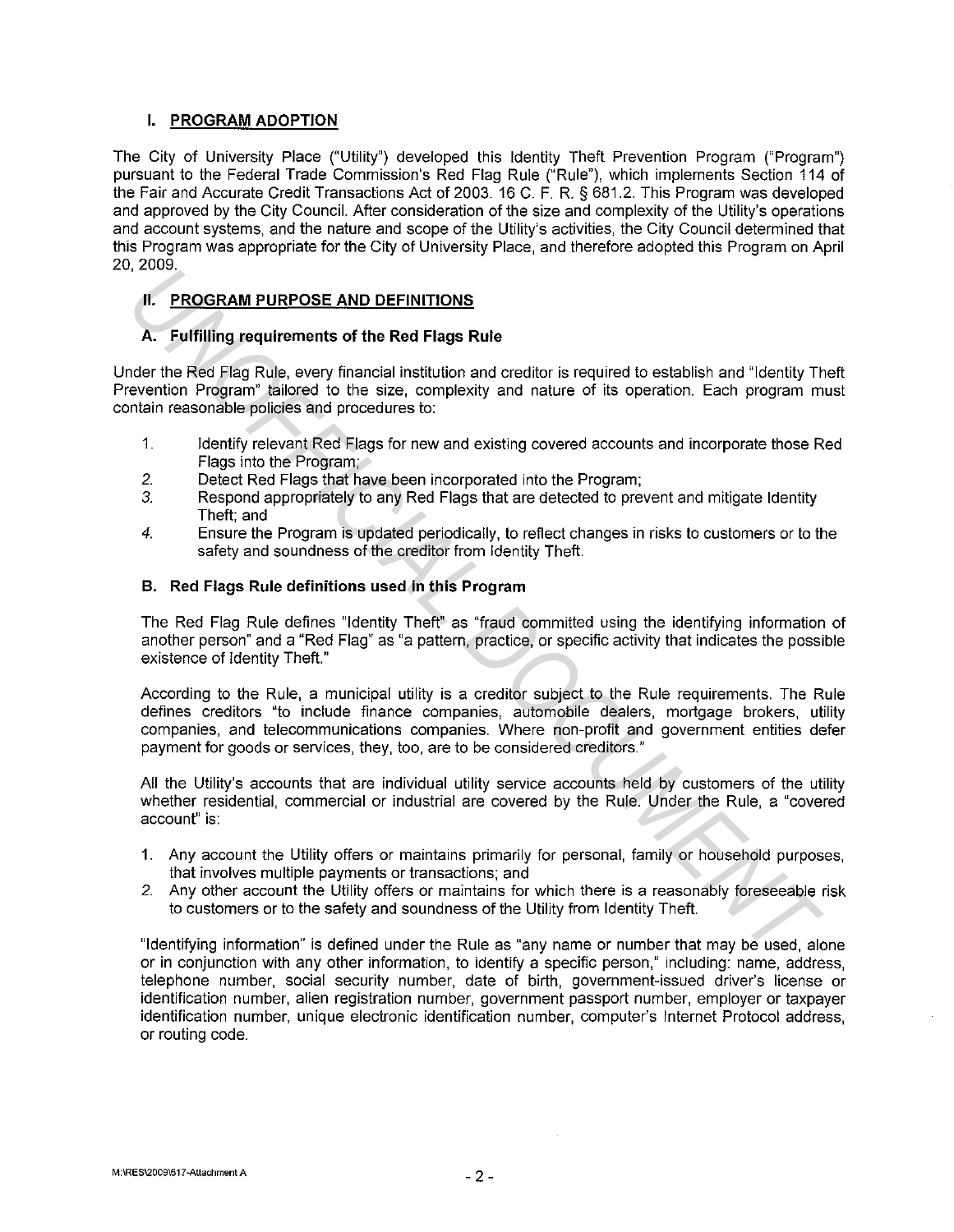### **Ill. IDENTIFICATION OF RED FLAGS**

**In** order to identify relevant Red Flags, the Utility considers the types of accounts that it offers and maintains, the methods it provides to open its accounts, the methods it provides to access its accounts, and its previous experiences with Identity Theft. The Utility identifies the following Red Flags and will train appropriate staff to recognize these Red Flags as they are encountered in the ordinary course of Utility business:

### **A. Alerts, Notifications and Warnings from Credit Reporting Agencies**

### **Red Flags**

- 1. Report of fraud accompanying a credit report;
- *2.* Notice of report from a credit agency of a credit freeze on a customer or applicant;
- *3.* Notice or report from a credit agency of an active duty alert for an applicant;
- *4.* Notice or report from a credit agency of an address discrepancy; and
- 5. Indication from a credit report of activity that is inconsistent with a customer's usual pattern of activity, such as an unusual increase in the volume of credit inquires, unusual increase **in** the number of established credit relationships, or a material change **in** the use of credit.

### **B. Suspicious Documents**

### **Red Flags**

- **1.** Identification document or card that appears to be forged, altered or inauthentic;
- 2. Identification document or card on which a person's photograph or physical description is not consistent with the person presenting the document;
- 3. Other information on identification document is not consistent with information provided by the person opening a new covered account, by the customer presenting the identification, or with existing customer information on file with the creditor (such as a signature card or recent check); and **Example the comparison of the state of the state of the state of the state of the state of the state of the state of the state of the state of the state of the state of the state of the state of the state of the state of** 
	- 4. Application for service that appears to have been altered or forged.
	- **C. Suspicious Personal Identifying Information**

### **Red Flags**

- 1. Identifying information presented that is inconsistent with other information the customer provides, for instance, where there is a lack of correlation between the social security number range and the date of birth;
- 2. Identifying information presented that is inconsistent with external sources of information, for instance, an address does not match a consumer report or social security number is listed in the Social Security Administration's Death Master File;
- 3. Identifying information presented is associated with common types of fraudulent activity, such as use of a fictitious billing address or phone number;
- 4. Identifying information presented that is consistent with know fraudulent activity, such as presentation of an invalid phone number of fictitious billing address used in previous fraudulent activity;
- 5. Social security number presented that is the same as one given by another customer;
- 6. An address or phone number presented that is the same as one given by another customer;
- 7. A person fails to provide complete personal identifying information on an application when reminded to do so (however, by law, social security numbers must not be required; and
- 8. A person's identifying information is not consistent with the information that is on file for the customer.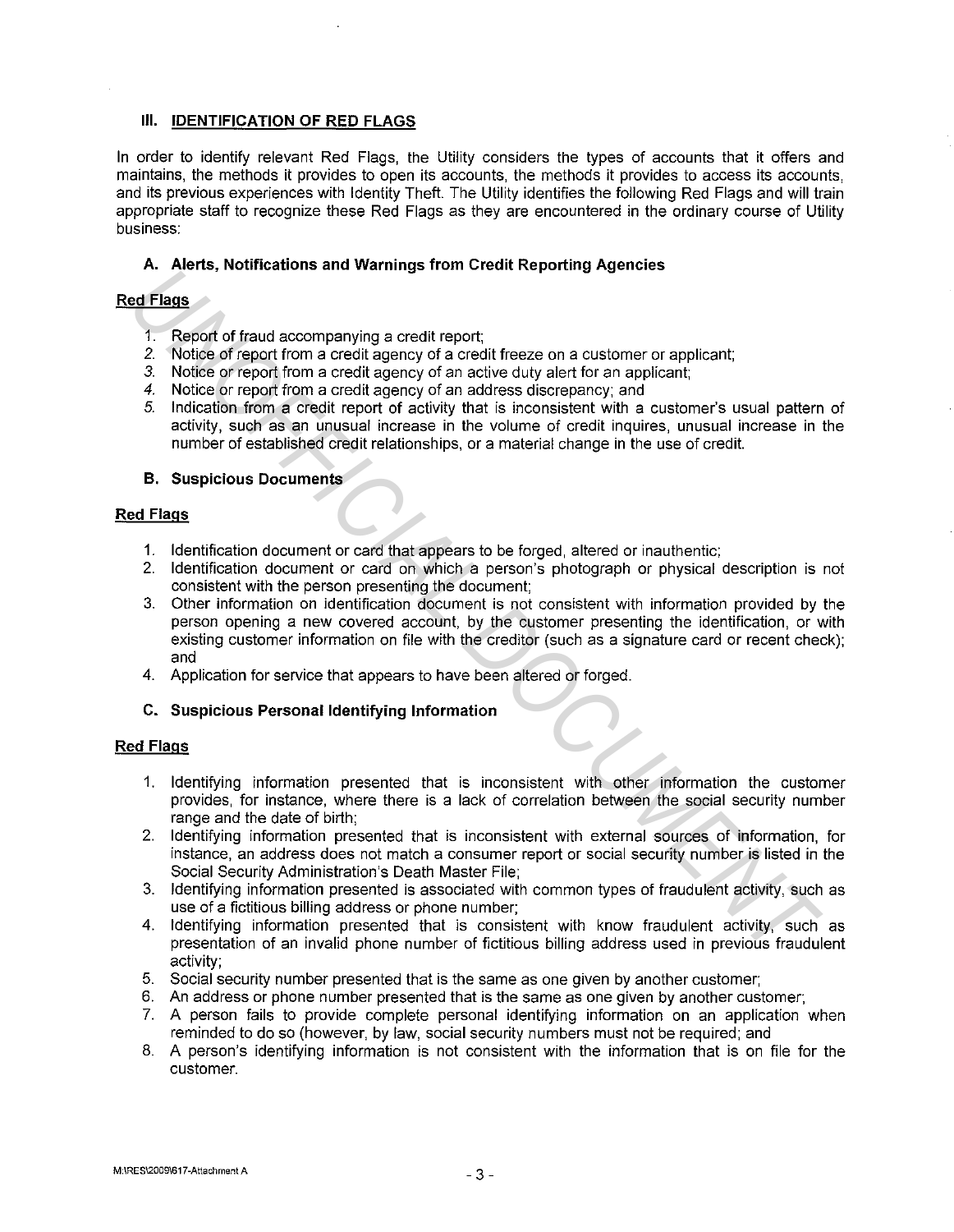### **D. Suspicious Account Activity or Unusual Use of Account**

### **Red Flags**

- 1. Change of address for an account followed by a request to change the account holder's name;
- 2. Payments stop on an otherwise consistently up-to-date account;
- 3. Account used in a way that is not consistent with prior use (example: very high activity);
- 4. Mail sent to the account holder is repeatedly returned as undeliverable;
- 5. Notice to the Utility that a customer is not receiving mail sent by the Utility;
- 6. Notice to the Utility that an account has unauthorized activity;
- 7. Breach in the Utility's computer system security; and
- 8. Unauthorized access to or use of customer account information.

### **E. Alerts from Others**

### **Red Flags**

1. Notice to the Utility from a customer, identity theft victim, law enforcement or other person that has opened or is maintaining a fraudulent account for a person engaged in Identity Theft.

### **IV. PREVENTING AND MITIGATING IDENTITY THEFT**

In the event Utility personnel detect any identified Red Flags, such personnel must contact the Finance Director of the City. The Finance Director will then decide which of the following steps should be taken:

- 1. Continue to monitor an account for evidence of Identity Theft;
- 2. Contact the customer;
- 3. Change any passwords or other security devices that permit access to accounts;
- 4. Not open a new account;
- 5. Close an existing account;
- 6. Reopen an account with a new number;
- 7. Notify law enforcement; or
- 8. Determine that no response is warranted under the particular circumstances.

### **V. PROGRAM UPDATES**

The City of University Place shall serve as Program Administrator. The Program Administrator will periodically review and update this Program to reflect changes in risks to customers and the soundness of the Utility from Identity Theft. In doing so, the Program Administrator will consider the Utility's experiences with Identity Theft situations, changes in Identity Theft methods, changes in Identity Theft detection and prevention methods, and changes in the Utility's business arrangements with other entities. After considering these factors, the Program Administrator will determine whether changes to the Program, including the listing of Red Flags, are warranted. If warranted, the Program Administrator will update the Program or present the City Council with his or her recommended changes and the City Council will make a determination of whether to accept, modify or reject those changes to the Program. 2. *Account used in a way that is not consistent with prior use (example, very high activity);*<br>
4. *Nationent text* in a way that is not consistent with prior use (example, very high activity);<br>
4. Malleettric the second